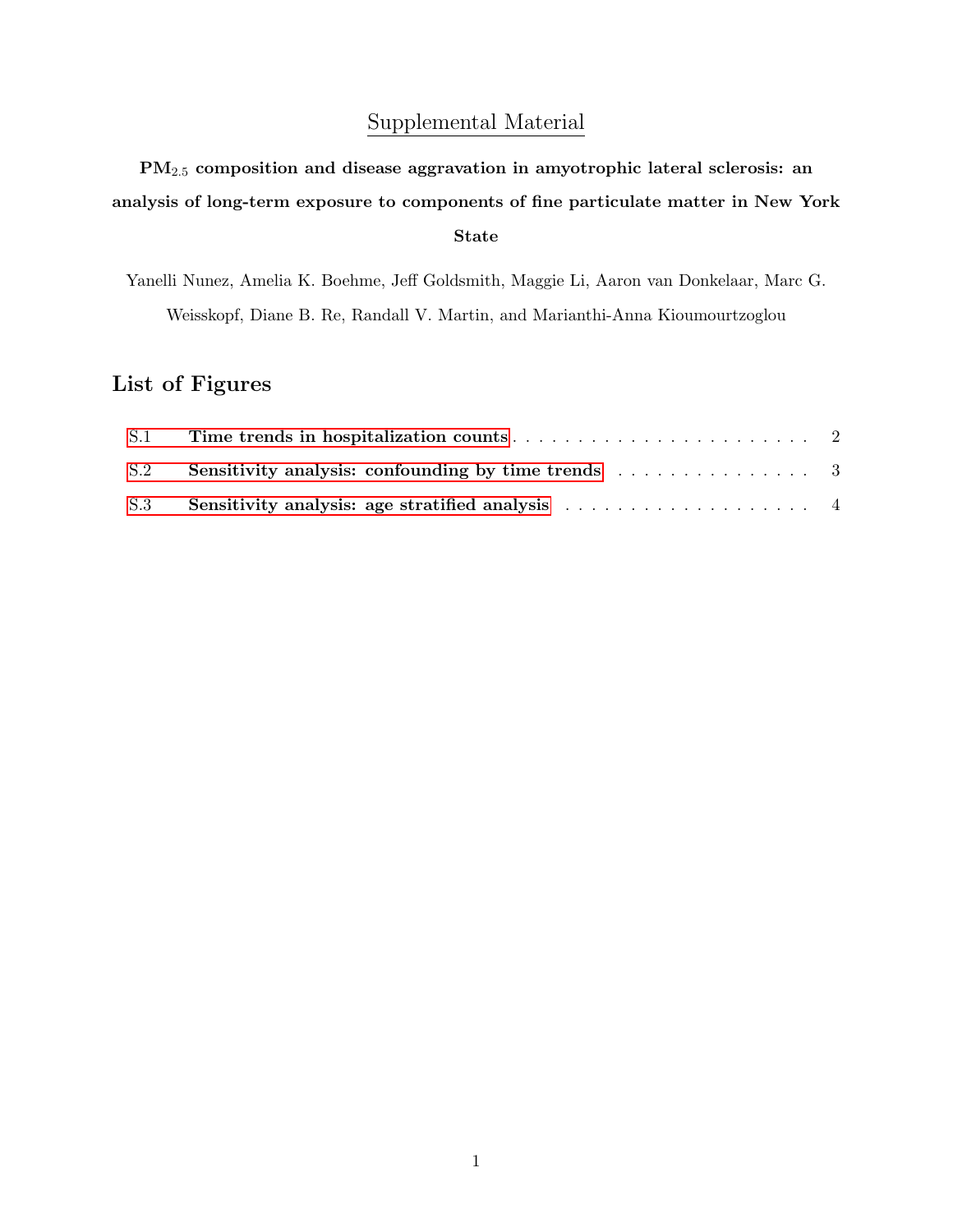<span id="page-1-0"></span>

Figure S.1: Time trends in hospitalization counts. The spaghetti plot show the hospitalization counts per 10,000 population per county (gray lines) and the NYS average (dark green line) from 2000 to 2014.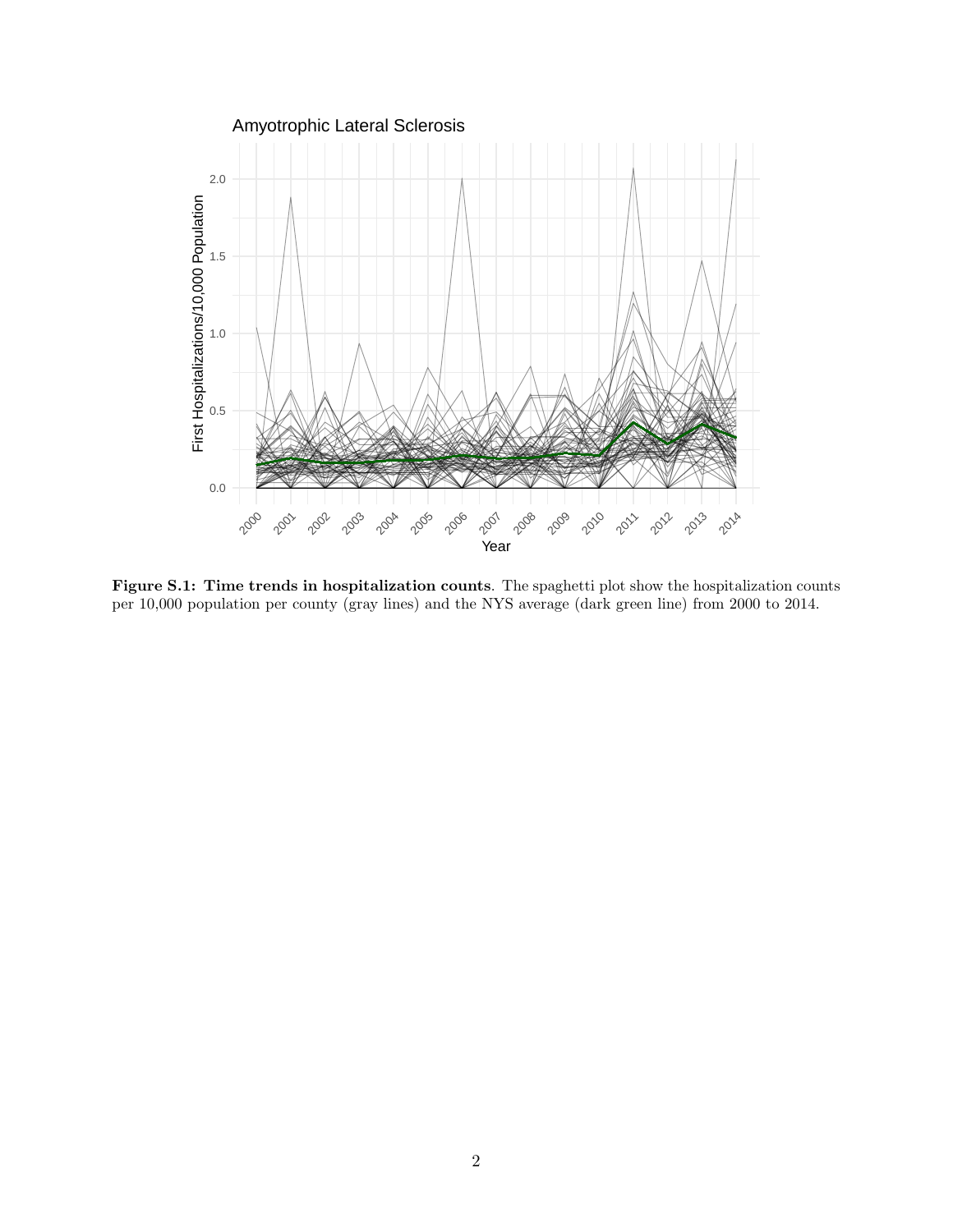<span id="page-2-0"></span>

Figure S.2: Sensitivity analysis: confounding by time trends. Linear associations between one-year exposure to each PM2.<sup>5</sup> component and first ALS hospitalization in New York State (2000–2014) using three different parameterizations of the variable "year": 1) as a linear term (Linear); 2) with a natural spline with 4 degrees of freedom (4-df Spline); and 3) as a categorical variable (Categorical). All models were adjusted for potential SES confounders. The effect estimates correspond to the rate ratios of first ALS hospitalization per one standard deviation increase in annual PM2.<sup>5</sup> component concentrations. Bars represent 95% confidence intervals.